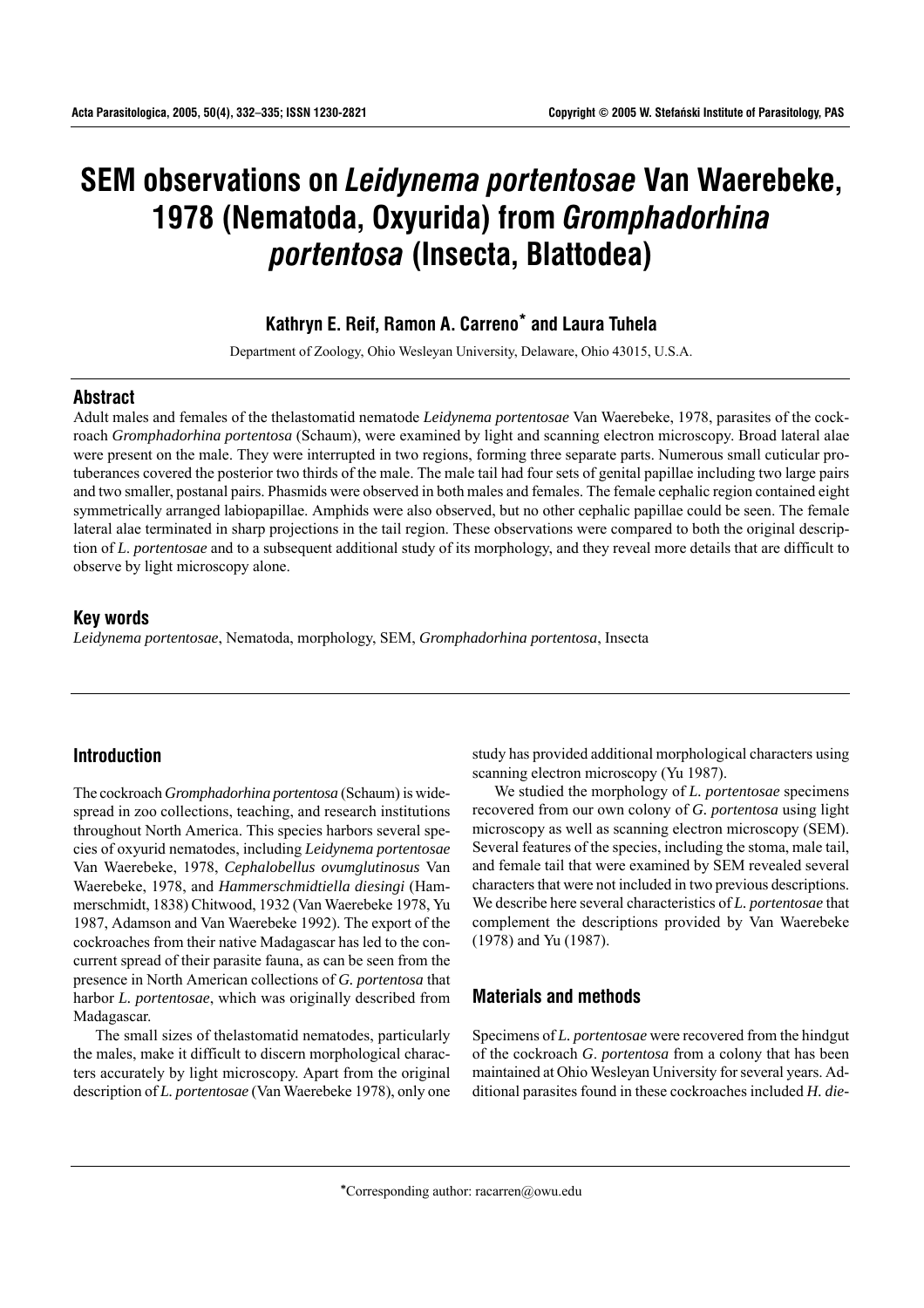*singi* and the eugregarine parasite *Leidyana migrator* Clopton, 1995 (Phylum Apicomplexa). Specimens for light microscopy were cleared in Berlese's medium (Pritchard and Kruse 1982) and observed by means of a Nikon E600 microscope using both bright field and differential interference contrast microscopy.

Specimens for SEM were fixed in 5% formalin, dehydrated in a graded ethanol series, and critical point dried using an Autosamdri 795 Supercritical Point Dryer (Tousimis, Rockville, Maryland). Specimens were mounted on aluminum stubs, sputter coated with gold using an SPI-Module Sputter



**Fig. 1.** *Leidynema portentosae*, adult male. Scale bar = 300 µm. **Fig. 2.** Adult female; excretory pore (ex), vulva (v), and anus (a) are shown. Scale bar = 400 µm. **Fig. 3.** Adult female, lateral view of anterior end. Scale bar = 20 µm. **Fig 4.** Adult female, en face view of stoma showing amphids (a) and labiopapillae (lp). Scale bar = 10 µm. **Fig. 5.** Adult female, dorsal view of tail region showing phasmids (p) and termination of alae (al). Scale bar = 35  $\mu$ m. **Fig. 6.** Adult female, ventral view of tail region showing alae (al) and anus (a). Scale bar = 40  $\mu$ m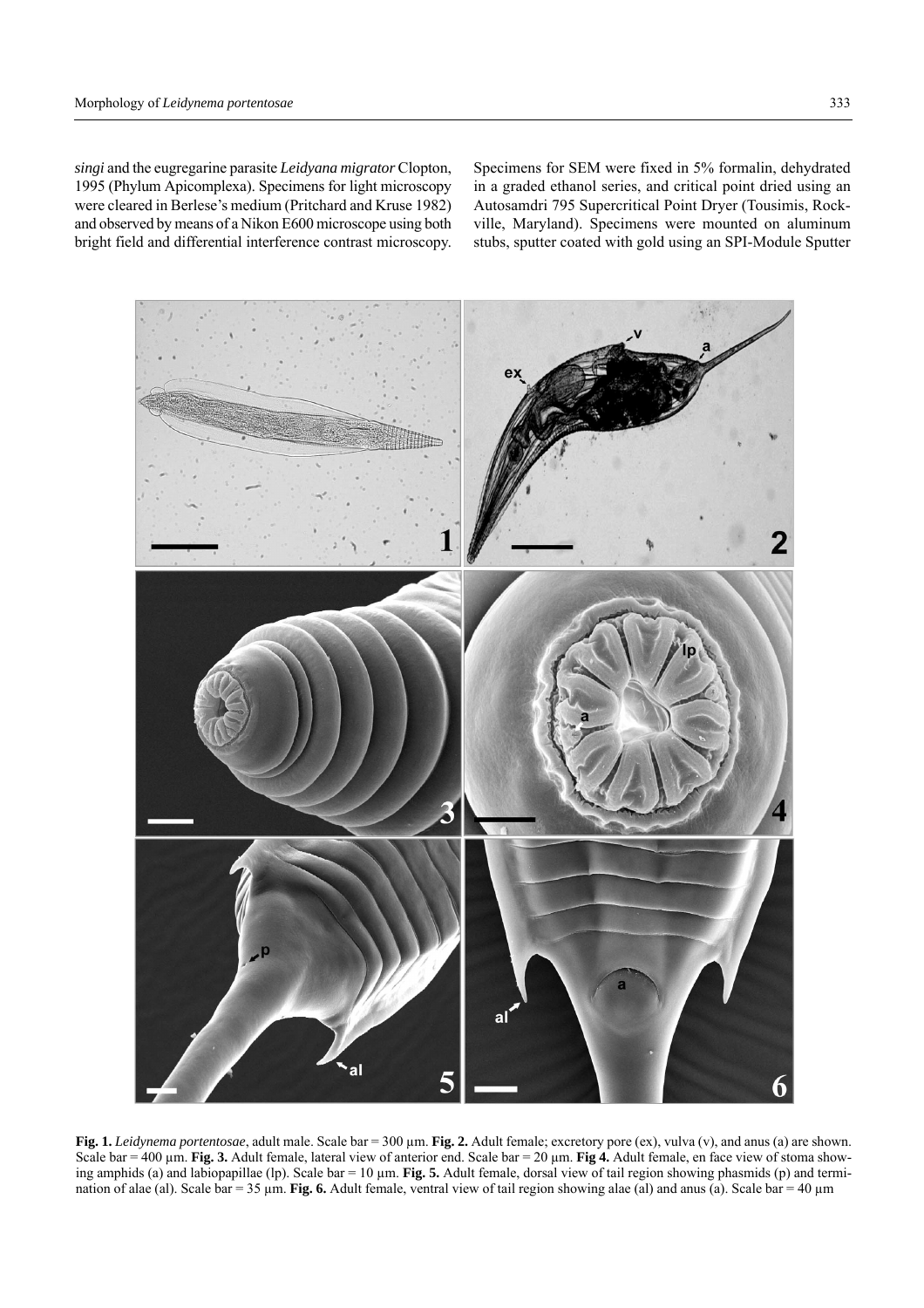Coater (SPI Supplies, West Chester, Pennsylvania), and observed using a LEO 435 VP scanning electron microscope (Carl Zeiss SMT, Thornwood, New York, U.S.A.) at an average accelerating voltage of 20 kV.

## **Results**

Both males and females are covered by annules (Figs 1 and 2). In females, the pattern consists of a thin annule immediately posterior to the cephalic region followed by evenly spaced annules along the remainder of the body (Figs 2 and 3). The excretory pore of females extends from the body as a small protuberance (Fig. 2). The stoma is triangular and surrounded by eight large, labiopapillae (Figs 3 and 4). Each labiopapilla has a groove that produces a V-shaped structure with the groove gradually widening away from the stoma. Circular amphids are present (Fig. 4). Lateral alae arise on the body at the same point as the vulva, ending in sharp, pointed extensions in the tail region (Figs 5 and 6). Phasmids are visible on the tail of the female posterior to the alae (Fig. 5).

Adult males have prominent lateral alae consisting of three separate extensions of cuticle, the first arising at the region of the nerve ring, the second prominently extending also from the region of the nerve ring, spanning most of the body and terminating near the tail, and the third arising in the tail region (Figs 1 and 7). Annules on the cuticle are most prominent at the anterior end. Approximately  $15-17$  annules are present between the cephalic extremity and first extension of lateral alae (Fig. 7). The body is covered with cuticular protuberances across its posterior two thirds both dorsally and ventrally (Fig. 7). Two pairs of large papillae are present in the tail region, one larger precloacal pair ventrolaterally and one smaller distal pair dorsally situated postcloacally (Figs 8 and 9). Each papilla consists of a large base holding an arrangement of cuticular projections or papillae that surround the larger papilla. Two additional, smaller pairs of postcloacal papillae are present distally, one pair ventrally (Fig. 8), and one pair dor-



**Fig. 7.** Adult male, ventral view. Three separate lateral extensions of the cuticle (numbered) are seen. Scale bar = 200  $\mu$ m. **Fig. 8.** Adult male, ventrolateral view of tail. Large precloacal (pr) and postcloacal (po) papillae are shown. Ventral (ve) papillae are also visible. Scale bar = 4 µm. **Fig. 9.** Adult male, lateral view of tail. Large precloacal and postcloacal papillae are shown. Scale bar = 4 µm. **Fig. 10.** Adult male, dorsolateral view of tail. Large postcloacal and small dorsal papillae (do) are shown. Phasmids (ph) are also visible. Scale bar  $= 2 \mu m$